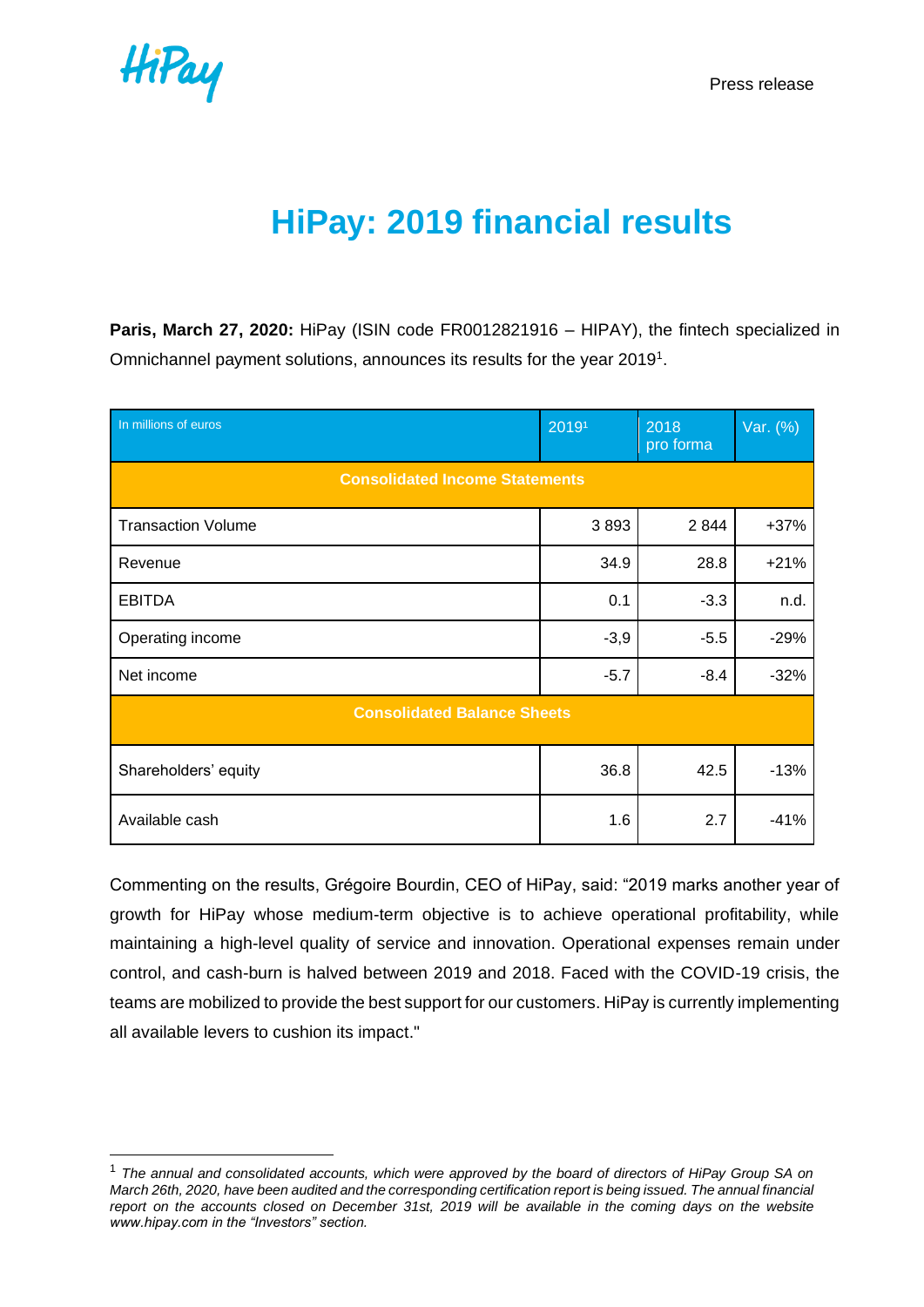

### **Revenue**

The 2019 turnover stood at €34.9 million, an increase of 21% (+3 points of growth vs. 2018). This activity increase reflects the success of the commercial strategy implemented for 2 years now, which is focused on the acquisition of new customers and supporting the growth of existing ones (+156 large account customers in 2019), and translated in €3.9 billion in flows in 2019, an increase of 37% compared to 2018 (+7 points of growth vs. 2018).

The turnover rate stood at 0.9%, down 0.1 points compared to 2018, which is explained by the growing share of large accounts in the client portfolio.

The French market, which accounts for 65% of all processed volumes, is once again the driving force for growth, with an increase of +56% in volumes.

The iGaming market is marking time in 2019, with only +1% of growth in processed volumes following a regulatory tightening in Belgium.

### **Profitability**

The group's operating income stood at -€3.9 million compared to -€5.5 million on December 31st, 2018, an improvement of  $\epsilon$ 1.6 million (+30%). This change is explained by:

- $\bullet$  The  $\epsilon$ 7 million growth in turnover.
- The upkeep of the rate of direct transaction costs on turnover.
- $\bullet$  Reasoned growth in payroll (+ €0.9 million, +7% vs. 2018).
- The stabilization of operating expenses and of depreciation and impairment  $(-60.05 \text{ M}, -10.05 \text{ M})$ 0.6% vs. 2018).

These results were possible thanks to the pursuit of technological investments and the rational management of operational costs.

### **Net income**

Net income is in clear progression at -€5.7 million in 2019, compared to -€8.4 million in 2018.

### **Balance sheet and cash position**

As of December 31st, 2019, the cash balance amounted to €1.6 million. Added with the available balance on the first associate BJ Invest current account, the total available cash amounted to  $\epsilon$ 2.5 million.

The latest cash flow forecasts show a need for additional financing of €3 million. In order to offset this financing need, BJ Invest, the reference shareholder of HiPay Group, has provided an additional financing capacity of €5 million.

As of December 31st, 2019, HiPay's equity stood at €36.8 million.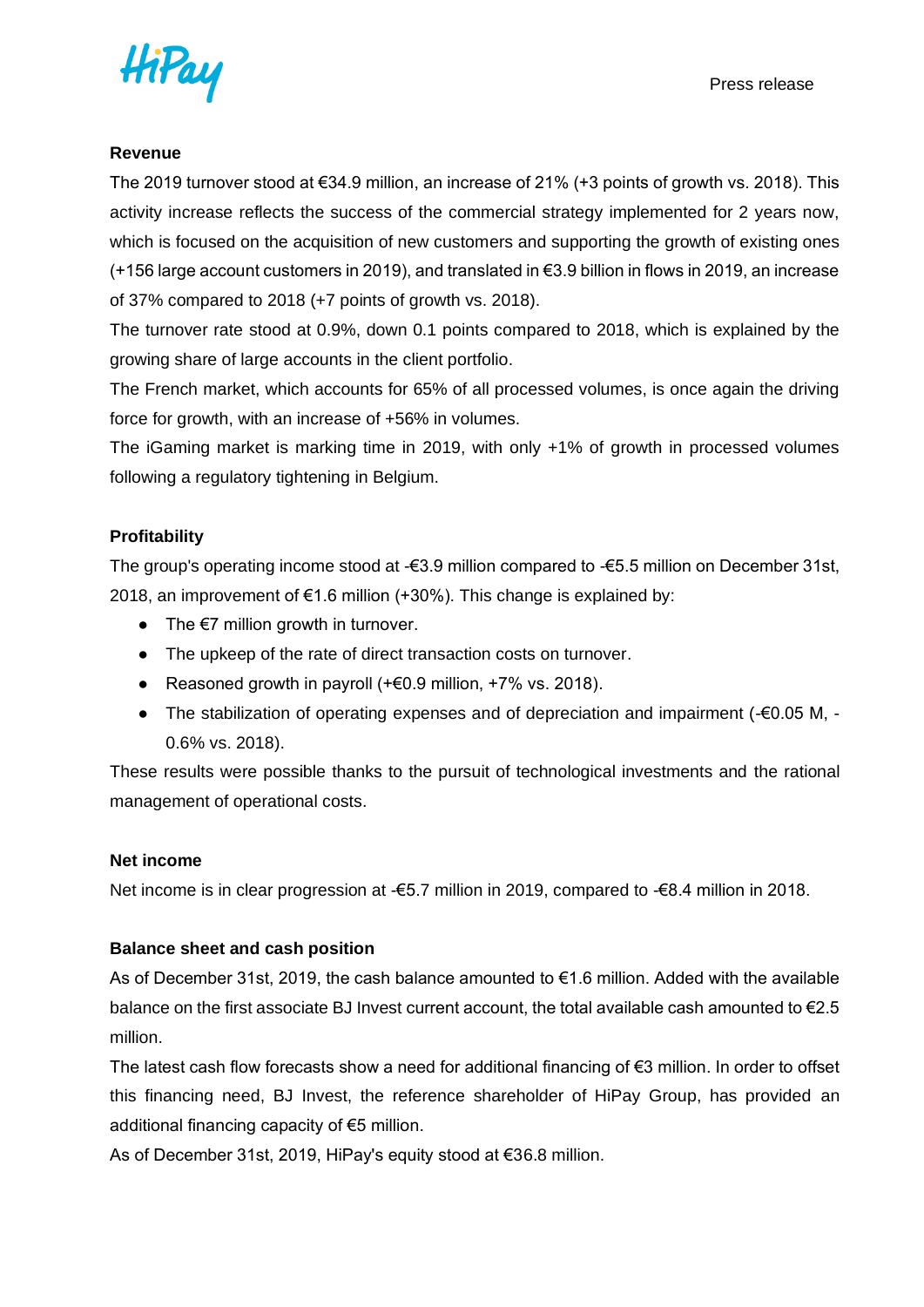

### **COVID-19**

The various health security measures requested by the authorities have been applied to all employees. Telecommuting was strongly encouraged before the measures were announced by the President of the Republic, which enabled all staff to prepare for this new work organization, in order to guarantee continuity of operations for HiPay and its customers.

The Business Continuity Plan has been implemented and allows the company's activities to operate under good conditions. A crisis unit made up of executive committee members has been set up to detect and assess the difficulties specific to this situation.

This crisis, depending on its duration and the evolution of consumer behaviour on the different verticals, will have an impact on turnover, profitability and generated cash. Additional analysis are underway and the activity forecasts will be updated accordingly.

### **Appointment of a new independent administrator**

During the general assembly that will take place to decide on the capital increase project, it will also be proposed to shareholders to appoint Ms. Stéphanie Le Beuze as independent administrator of the company, for a period of four years.

Stéphanie Le Beuze has a triple expertise in finance, innovation and artificial intelligence, three strategic areas for HiPay.

She spent the first ten years of her career leading several projects related to risk management in complex regulatory environments. Stéphanie then participated, within various French and international banks, in setting up LBO and private equity investment operations. Since 2011, Stéphanie Le Beuze has launched several innovative startups and supported them in their commercial development in France and abroad, as well as in their fundraising.

For the past two years, Stéphanie Le Beuze has dedicated herself to launching a consulting company, scient.fr, specializing in Product management, data and artificial intelligence.

Stéphanie is a graduate of ESCP and MIT Sloane (Artificial Intelligence).

**Next financial communication**: May 15th, 2020 – General Meeting Results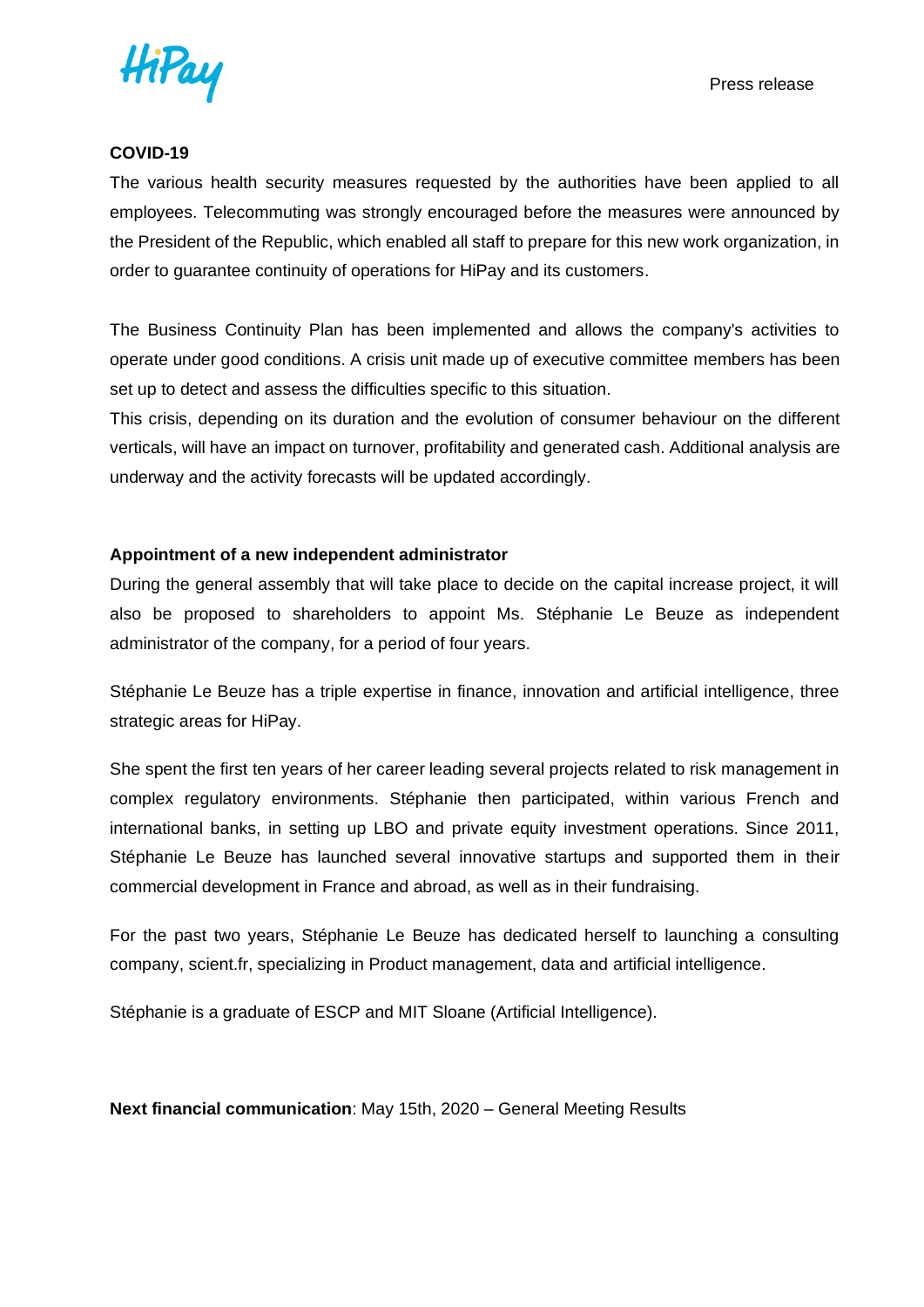

#### About HiPay

HiPay is a global payment provider. By harnessing the power of payment data, we participate in our merchants' growth by bringing them a 360° vision of their activities.

More information on [hipay.com](https://hipay.com/) and find us on [LinkedIn](https://fr.linkedin.com/company/hipay) and [Twitter](https://twitter.com/hipay)

HiPay Group is listed on the Euronext Paris Compartment C (ISIN code: FR0012821916 - Mnemo: HIPAY).

#### Press Contact

Emmanuel Chaumeau

#### press@hipay.com

*This press release does not constitute an offer to sell or the solicitation of an offer to buy HIPAY securities. If you would like more complete information about HiPay Group, please refer to our website hipay.com, Investors section. This press release may contain certain forward-looking statements. Although HiPay Group believes that these statements are based on reasonable assumptions as of the date of this press release, they are by their nature subject to risks and uncertainties that could cause actual results to differ materially from those expressed in or implied by these statements. HiPay Group operates in a highly evolving sector in which new risk factors may emerge. HiPay Group does not undertake any obligation to update these forward-looking statements to reflect new information, events or other circumstances.*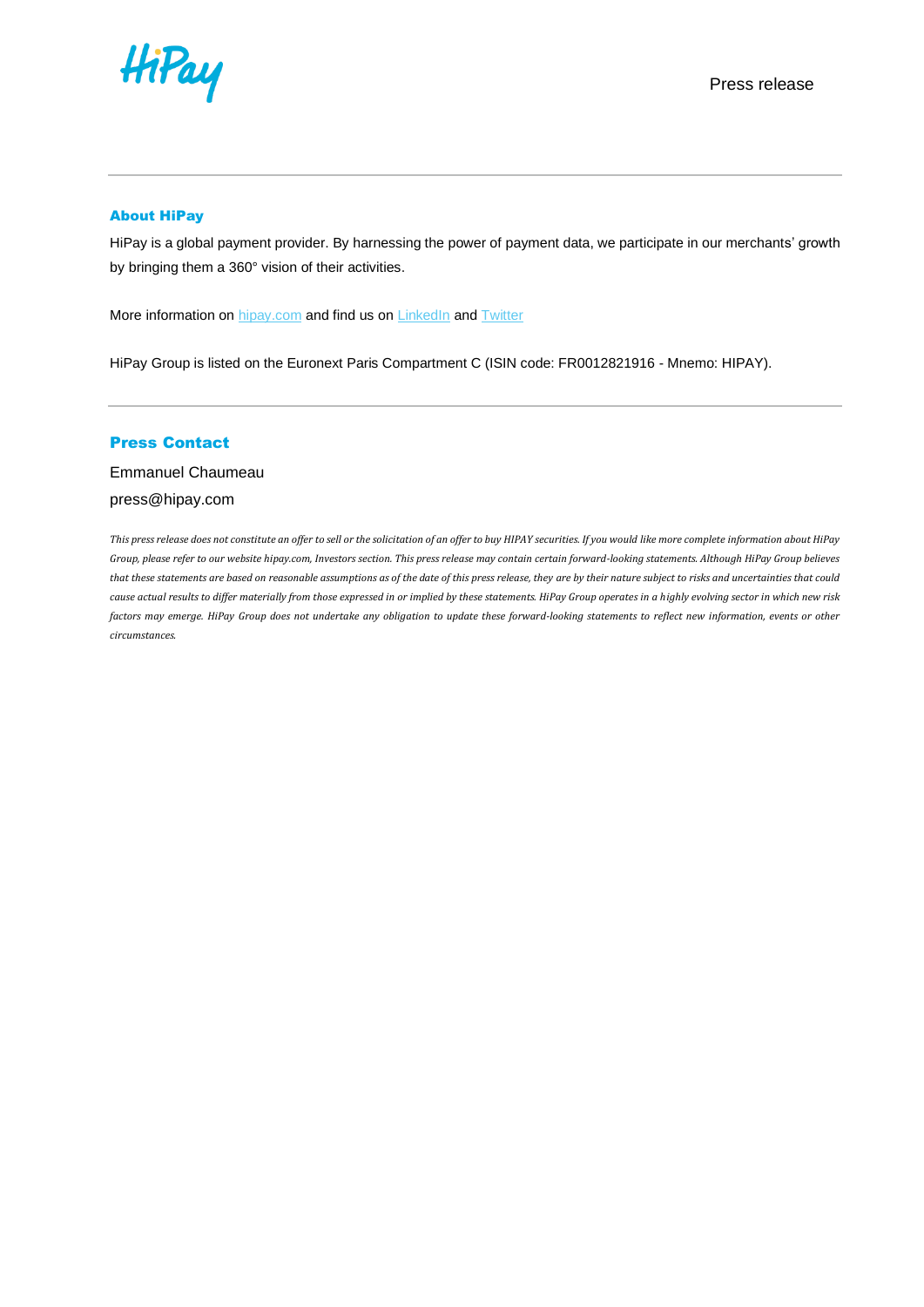

# **Appendix 1/3**

*P&L*

| in thousands of Euros                             | <b>Notes</b> | December 31st,<br>2019 | December 31st, 2018 |
|---------------------------------------------------|--------------|------------------------|---------------------|
| <b>Sales</b>                                      |              | 34 872                 | 28 8 16             |
| Direct costs                                      |              | $-17442$               | $-13793$            |
| Payroll charges                                   | Note 4       | $-12321$               | $-11470$            |
| General expenses                                  |              | $-4986$                | $-6851$             |
| EBITDA <sup>(1)</sup>                             |              | 124                    | $-3298$             |
| Depreciation and amortization                     |              | $-4041$                | $-2229$             |
| <b>Current operating profit</b>                   |              | $-3917$                | $-5527$             |
| Stock based compensation                          |              | $-112$                 | $-44$               |
| Other non-current income and charges              |              | $-704$                 | $-91$               |
| <b>Operating profit</b>                           |              | $-4733$                | $-5662$             |
| Other financial income and charges                | Note 5       | $-952$                 | $-2309$             |
| Earning of the consolidated companies             |              | $-5684$                | $-7971$             |
| Earnings before tax of the consolidated companies |              | $-5684$                | $-7971$             |
| Income Tax                                        | Note 6       | - 66                   | $-446$              |
| Net income from continuing operations             |              | $-5750$                | $-8417$             |
| Including minority interests                      |              |                        | $\Omega$            |
| <b>Including Group share</b>                      |              | $-5750$                | $-8417$             |
| Net income from operations sold                   |              |                        |                     |
| Net income                                        |              | $-5750$                | $-8417$             |
| Including minority interests                      |              |                        | 0                   |
| <b>Including Group share</b>                      |              | $-5750$                | $-8417$             |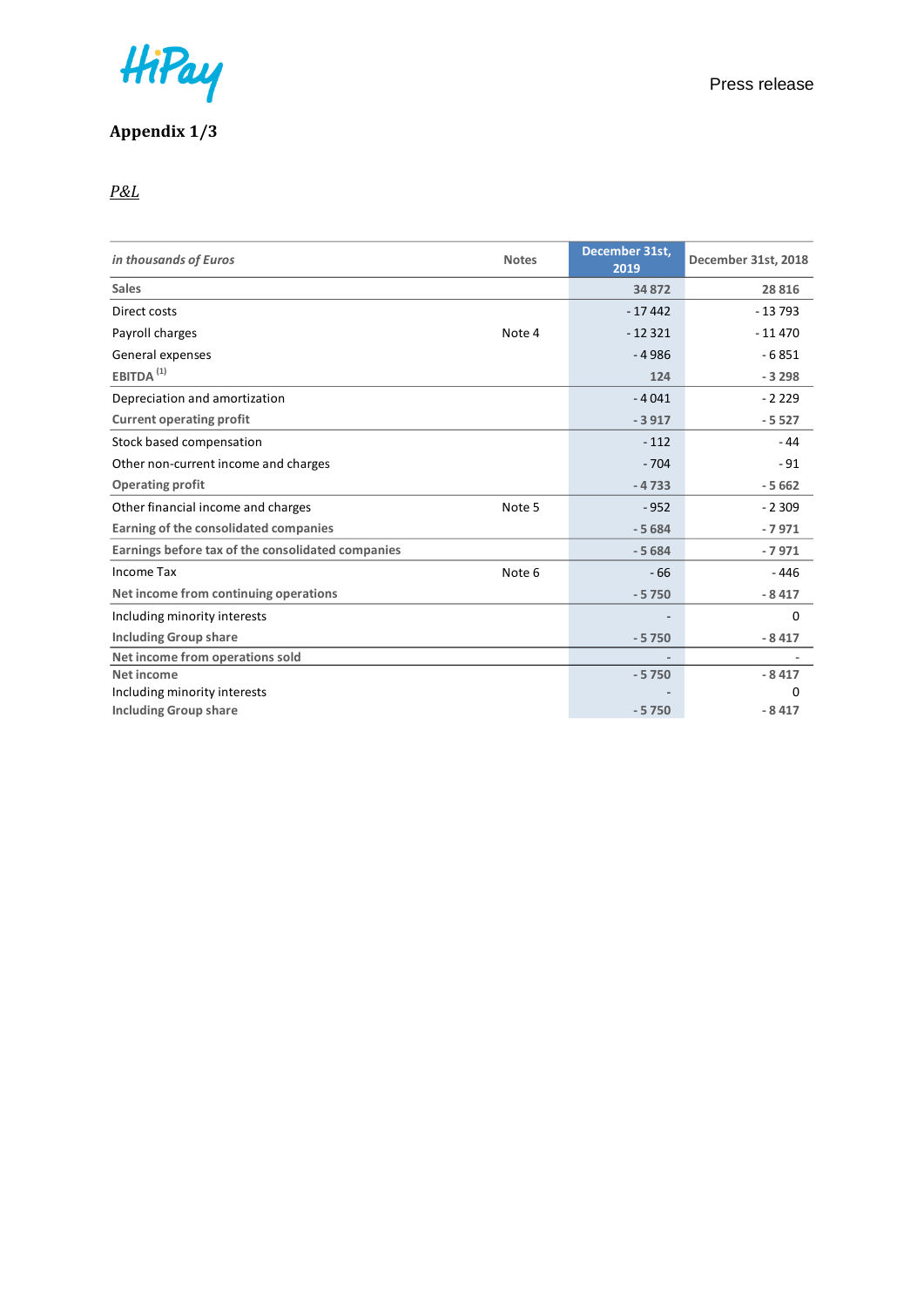

# **Annexes (2/3)**

### Balance Sheet

| <b>ASSETS - in thousands of Euros</b> | <b>Notes</b> | December 31st,<br>2019 | 01/01/2019<br>restated | Impact IFRS 16           | 31/12/2018<br>published |
|---------------------------------------|--------------|------------------------|------------------------|--------------------------|-------------------------|
| Net Goodwill                          | Note 7       | 40 222                 | 40 2 22                |                          | 40 2 22                 |
| Net intangible fixed assets           | Note 8       | 4 9 0 1                | 4654                   |                          | 4654                    |
| Net tangible fixed assets             | Note 9       | 8667                   | 8 2 0 5                | 6943                     | 1 2 6 2                 |
| Deferred tax assets                   | Note 10      | 1434                   | 1429                   | $\overline{\phantom{a}}$ | 1429                    |
| Other financial assets                | Note 11      | 1320                   | 401                    | ٠                        | 401                     |
| Non-current assets                    |              | 56 545                 | 54 911                 | 6943                     | 47968                   |
| Receivables and other debtors         | Note 12      | 2 2 1 8                | 648                    | $\overline{\phantom{a}}$ | 648                     |
| Other current assets                  | Note 13      | 76 384                 | 60893                  | ٠                        | 60893                   |
| Cash and cash equivalents             | Note 14      | 1557                   | 2662                   | ۰                        | 2662                    |
| <b>Current assets</b>                 |              | 80 159                 | 64 203                 | $\overline{\phantom{a}}$ | 64 203                  |
| <b>TOTAL ASSETS</b>                   |              | 136 704                | 119 114                | 6943                     | 112 171                 |
|                                       |              |                        |                        |                          |                         |

| <b>LIABILITIES - in thousands of Euros</b>           | <b>Notes</b> | December 31st,<br>2019 | 01/01/2019<br>restated | Impact IFRS 16           | 31/12/2018<br>published |
|------------------------------------------------------|--------------|------------------------|------------------------|--------------------------|-------------------------|
| Share capital                                        |              | 54 505                 | 54 505                 |                          | 54 505                  |
| Premiums on issue and on conveyance                  |              | 15 4 95                | 15 4 95                |                          | 15 4 95                 |
| Reserves and retained earnings                       |              | $-27470$               | $-19097$               | ۰                        | - 19 097                |
| Consolidated net income (Group share)                |              | $-5750$                | $-8417$                | ۰                        | $-8417$                 |
| Shareholders' equity (Group share)                   |              | 36780                  | 42 4 8 6               | $\overline{\phantom{a}}$ | 42 4 8 6                |
| Minority interests                                   |              | $-0$                   | - 0                    | ٠                        | - 0                     |
| Shareholders' equity                                 |              | 36 780                 | 42 48 6                |                          | 42 48 6                 |
| Long-term borrowings and financial liabilities       | Note 15      | 15820                  | 14 5 57                | 6943                     | 7615                    |
| <b>Non-current Provisions</b>                        | Note 16      | 616                    | 644                    |                          | 644                     |
| Deferred tax liabilities                             |              |                        | $\mathbf{1}$           | ٠                        | 1                       |
| <b>Non-current liabilities</b>                       |              | 16 4 36                | 15 202                 | 6943                     | 8 2 5 9                 |
| Short-term financial liabilities and bank overdrafts |              | 45                     | 143                    |                          | 143                     |
| Suppliers and other creditors                        |              | 4889                   | 4938                   |                          | 4938                    |
| Other current debts                                  | Note 17      | 78 5 53                | 56 344                 | ٠                        | 56 344                  |
| <b>Current liabilities</b>                           |              | 83 4 87                | 61 4 26                | ۰                        | 61 4 26                 |
| <b>TOTAL LIABILITIES</b>                             |              | 136 704                | 119 114                | 6943                     | 112 171                 |